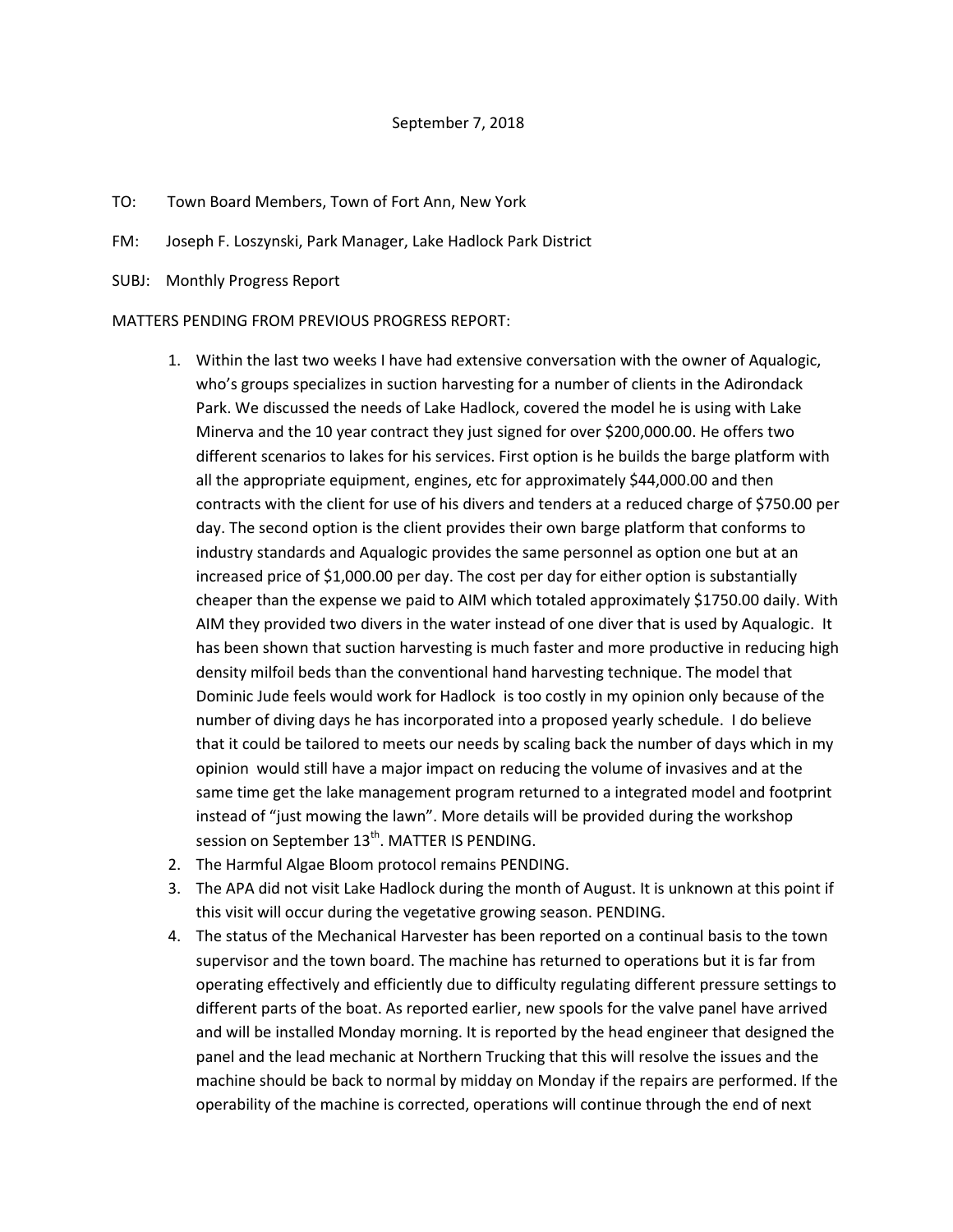week to cut areas that are literally topped out and canopying on the lakes surface. This is an undesirable situation for a multitude of reasons but primary the concern of excessive decomposition at the end of the year, restricted sunlight to native plants, reduced food availability for fish life and so on. MATTER IS PENDING.

5. The matter concerning what path and proactive strategy should be developed for next year will be covered extensively during my presentation on September 13<sup>th</sup>. The town board will be provided extensive facts on the recommended strategy and what model is preferred moving forward to address not only controlling invasive plants but conducting operations in a manner that one discipline doesn't counteract the good outcomes of another. MATTER IS PENDING.

## NEW BUSINESS SINCE LAST REPORTING PERIOD:

- 1. As reported in a previous email to the town supervisor, Lake Hadlock was one of two lakes chosen to participate in a collaborative effort between APIPP and the APA in documenting all vegetative life in the lake. APIPP has completed phase one and the initiative will continue into the later part of September and the first part of October, establishing way finder points for the entire lake and transferring that data into android compatible software that can be retrieved from a mobile instrument documenting precisely the location of all beds of invasives, as well as native plants. The town board will be kept apprised of any developments as the program moves forward. All stakeholders with the Lake Hadlock management group should be commended and proud of this selection because there was dozens of other lakes in contention for this project but Lake Hadlock and Loon Lake were chosen because of good management, transparency of their respective programs, strict compliance with oversight rules and permits and so on. MATTER IS PENDING.
- 2. During this reporting period, I travelled to Caroga Lake to witness their suction harvesting program which is entirely run by the town. I spent a good amount of time on the barge platform witnessing first hand diver and tender activities and the process used to gather the invasive plants once they reach the platform of the boat. The operation appeared to be very controlled and with minimal fragmentation. The turbidity was substantially less than what is experienced with the use of the mechanical harvester and it was clear that this discipline is by far the most cost effective approach with controlling and eradicating eurasian milfoil plants and other invasive species. Mr. Gene Centri, lake manager for West Caroga and Caroga Lake, has partnered with a number of other jurisdictions assisting them with developing specifications for a barge platform and the credentials needed for divers to have an effective program. He has agreed to give a presentation to the town board if the members feel it would be helpful to hear from him regarding his experiences with this particular discipline. MATTER IS CLOSED.
- 3. During the first week of August the collection detail hand harvested the known beds of the invasive species called "Water chestnuts". The area of collection was behind the islands and restricted to the shoreline in front of John Calagero's residence. I am pleased to report that the hand harvesting of these plants for several years has resulted in a reduction of the